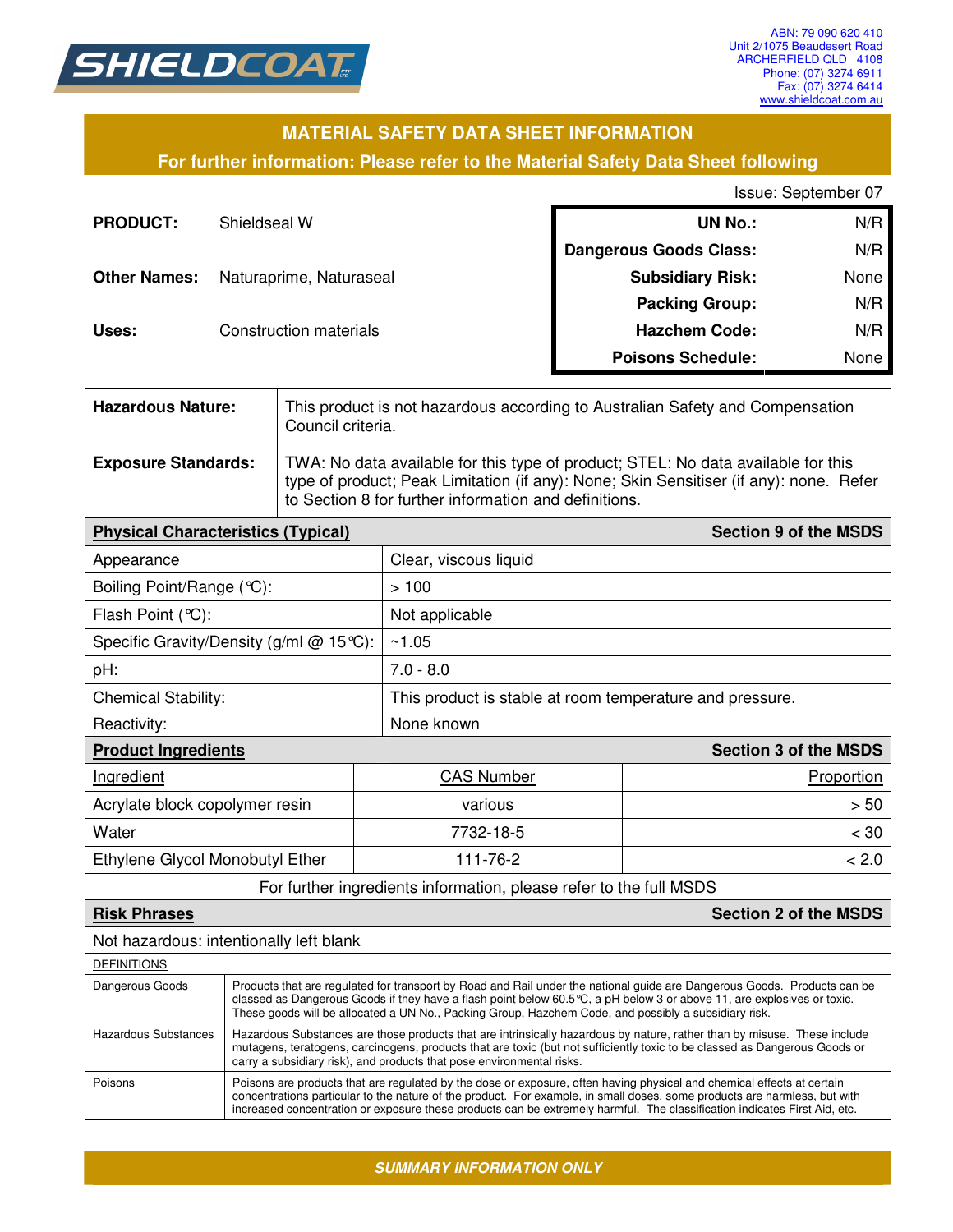

# *1. IDENTIFICATION*

| <b>Product Name:</b>      | Shieldseal W                                 |
|---------------------------|----------------------------------------------|
| <b>Other Names:</b>       | None                                         |
| <b>Chemical Family:</b>   | <b>Liquid Glaze</b>                          |
| <b>Molecular Formula:</b> | Not Applicable                               |
| <b>Recommended Use:</b>   | <b>Construction materials</b>                |
| Supplier:                 | Shieldcoat Pty Ltd                           |
| ABN:                      | 79 090 620 410                               |
| <b>Address:</b>           | 2/1075 Beaudesert Road, Archerfield Qld 4108 |
| Telephone:                | +61 7 3274 6911                              |
| <b>Fax:</b>               | +61 7 3274 6414                              |
| <b>Emergency Phone:</b>   | 0414 479 458                                 |
| All other inquiries:      | +61 7 3274 6911                              |

## *2. HAZARDS IDENTIFICATION*

#### **Hazard Classification**

This product is not hazardous according to Australian Safety and Compensation Council criteria.

#### **Hazard Category**

This section is intentionally left blank.

### **Risk Phrases**

Not hazardous: intentionally left blank

#### **Safety Phrases**

Not hazardous: intentionally left blank

# **Dangerous Goods Classification**

N/R

### **Poisons Schedule**

None

### *3. COMPOSITION: Information on Ingredients*

| <b>Chemical Ingredient</b>      | <b>CAS Number</b> | <b>Proportion (% v/v)</b> |
|---------------------------------|-------------------|---------------------------|
| Acrylate block copolymer resin  | various           | > 50                      |
| Water                           | 7732-18-5         | $<$ 30                    |
| Ethylene Glycol Monobutyl Ether | 111-76-2          | < 2.0                     |
| Mould inhibitor                 | various           | < 0.                      |
| Surfactants                     | various           | < 2.0                     |

### *4. FIRST AID MEASURES*

**For advice, contact Poisons Information Centre (Phone Australia: 13 1126) or a doctor.** 

### **Ingestion**

If swallowed, DO NOT induce vomiting. Keep at rest. Seek immediate medical attention.

### **Eye Contact**

Flush eyes with large amounts of water until irritation subsides. Seek immediate medical attention.

### **Skin Contact**

Flush area with large amounts of water and wash area with soap if available. Remove contaminated clothing, including shoes, and launder before reuse. Seek medical attention for skin irritations.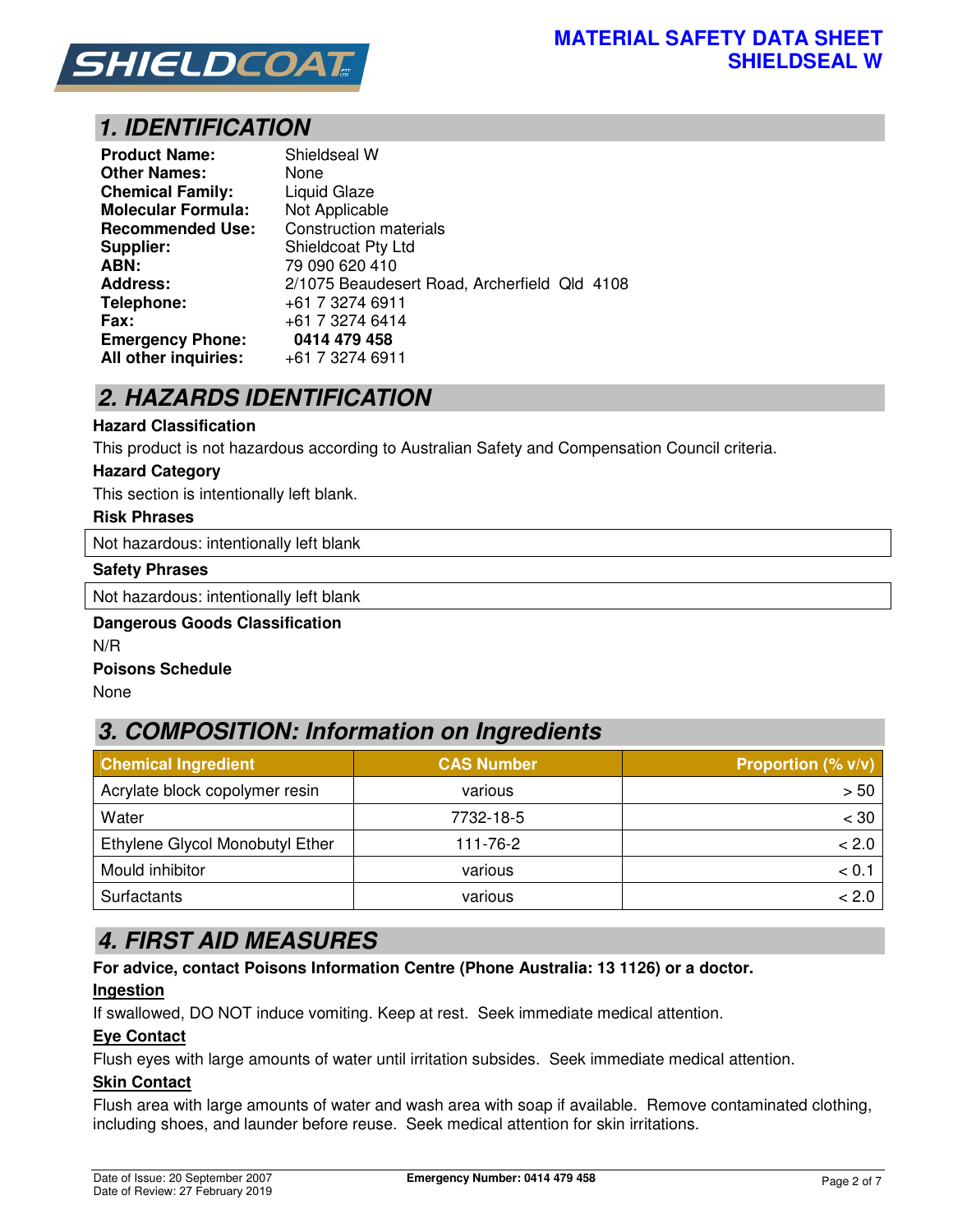

### **Inhalation**

Using proper respiratory protection, immediately remove the affective victim from exposure. Administer artificial respiration if breathing has stopped. Keep at rest. Seek immediate medical attention.

### **First Aid Facilities**

Provide eye baths and safety showers.

### **Medical Attention**

Treat according to symptoms.

## *5. FIRE FIGHTING MEASURES*

Shut off product that may 'fuel' a fire if safe to do so. Allow trained personnel to attend a fire in progress providing fire fighters with this Material Safety Data Sheet. Prevent extinguishing media from escaping to drains and waterways.

### **Suitable Extinguishing Media**

Product will not burn.

#### **Hazards from combustion products**

None: product will not burn.

### **Precautions for fire fighters and special protective equipment**

None: product will not burn.

### **Hazchem Code**

N/R

## *6. ACCIDENTAL RELEASE MEASURES*

### **Emergency Procedures**

Prevent product from escaping to drains and waterways. Contain leaking packaging in a containment drum. Prevent vapours or dusts from building up in confined areas. Ensure that drain valves are closed at all times. Clean up and report spills immediately.

### **Methods and materials for containment**

### *Major Land Spill*

- Eliminate sources of ignition.
- Warn occupants of downwind areas of possible fire and explosion hazard, where present.
- Prevent product from entering sewers, watercourses, or low-lying areas.
- Keep the public away from the area.
- Shut off the source of the spill if possible and safe to do so.
- Advise authorities if substance has entered a watercourse or sewer or has contaminated soil or vegetation.
- Take measures to minimise the effect on the ground water.
- Contain the spilled product using the resources in the spill kit.
- Recover by pumping use explosion proof pump or hand pump or with a suitable absorbent material.
- Consult an expert on disposal of recovered material and ensure conformity to local disposal regulations.
- See "First Aid Measures" and "Stability and Reactivity"

### *Major Water Spill*

- Eliminate any sources of ignition.
- Warn occupants and shipping in downwind areas of possible fire and explosion hazard, where present.
- Notify the port or relevant authority and keep the public away from the area.
- Shut off the source of the spill if possible and safe to do so.
- Confine the spill if possible.
- Remove the product from the surface by skimming or with suitable absorbent material.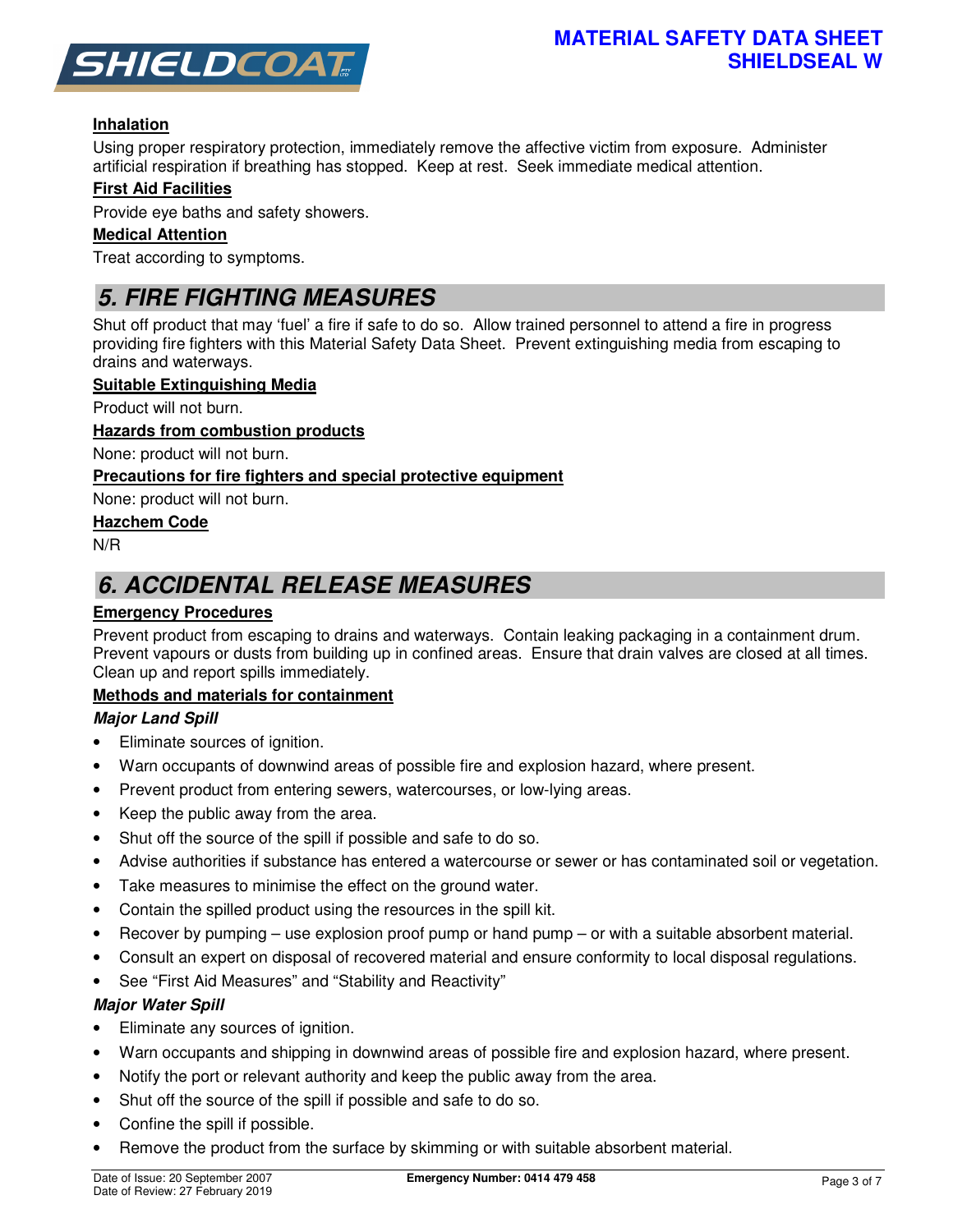

- Consult an expert on disposal of recovered material and ensure conformity to local disposal regulations.
- See "First Aid Measures" and "Stability and Reactivity".

### *7. HANDLING AND STORAGE*

### **Precautions for Safe Handling**

There are no specific safety requirements for handling this product. Standard industrial hygiene and safety practice is recommended when using this product.

### **Conditions for Safe Storage**

There are no specific safety requirements for storing this product. Consider checking containers for leaks periodically and protect the packaging from physical damage (store out of direct sunlight, away from high traffic areas, etc.).

### **Incompatible Materials**

None known

## *8. EXPOSURE CONTROLS: PERSONAL PROTECTION*

### **National Exposure Standards**

The time weighted average concentration (TWA) for this product is: No data available for this type of product, which means the highest allowable exposure concentration in an eight-hour day for a five-day working week. The short term exposure limit (STEL) is: No data available for this type of product, which is the maximum allowable exposure concentration at any time. Replacing a TWA or STEL value for some products is a Peak Limitation value (Peak): None applies in this case. In addition to the exposure concentrations may be a subsidiary caution in such cases where the product is a skin sensitiser, represented as (Sk), where none applies in this case.

### **Biological Limit Values (BLV)**

No data available for this type of product

### **Engineering Controls: Ventilation**

The use of local exhaust ventilation is recommended to control process emissions near the source. Laboratory samples should be handled in a fume hood. Provide mechanical ventilation of confined spaces. Use explosion proof equipment.

### **Personal Protective Equipment**

**Respiratory Protection:** Where concentrations in air may approach or exceed the limits described in the National Exposure Standards, it is recommended to use a half-face filter mask to protect from overexposure by inhalation. A type 'A' filter material is considered suitable for this product.

**Eye Protection:** Always use safety glasses or a face shield when handling this product.

**Skin/Body Protection:** Always wear long sleeves, long trousers, or coveralls, and enclosed footwear or safety boots when handling this product. It is recommended that chemical resistant gloves be worn when handling this product.

### *9. PHYSICAL AND CHEMICAL PROPERTIES*

| <b>Property</b>                 | <b>Unit of measurement</b> | <b>Typical Value</b>  |
|---------------------------------|----------------------------|-----------------------|
| Appearance                      | None                       | Clear, viscous liquid |
| <b>Boiling Point/Range</b>      | ℃                          | >100                  |
| <b>Flash Point</b>              | °C                         | Not applicable        |
| SG/Density ( $@$ 15°C)          | $g/ml$ ; kgm <sup>-3</sup> | ~1.05                 |
| Vapour Pressure @ 20℃           | kPa                        | No data available     |
| Vapour Density @ 20℃            | $g/ml$ ; kgm <sup>-3</sup> | No data available     |
| <b>Autoignition Temperature</b> | ℃                          | Not applicable        |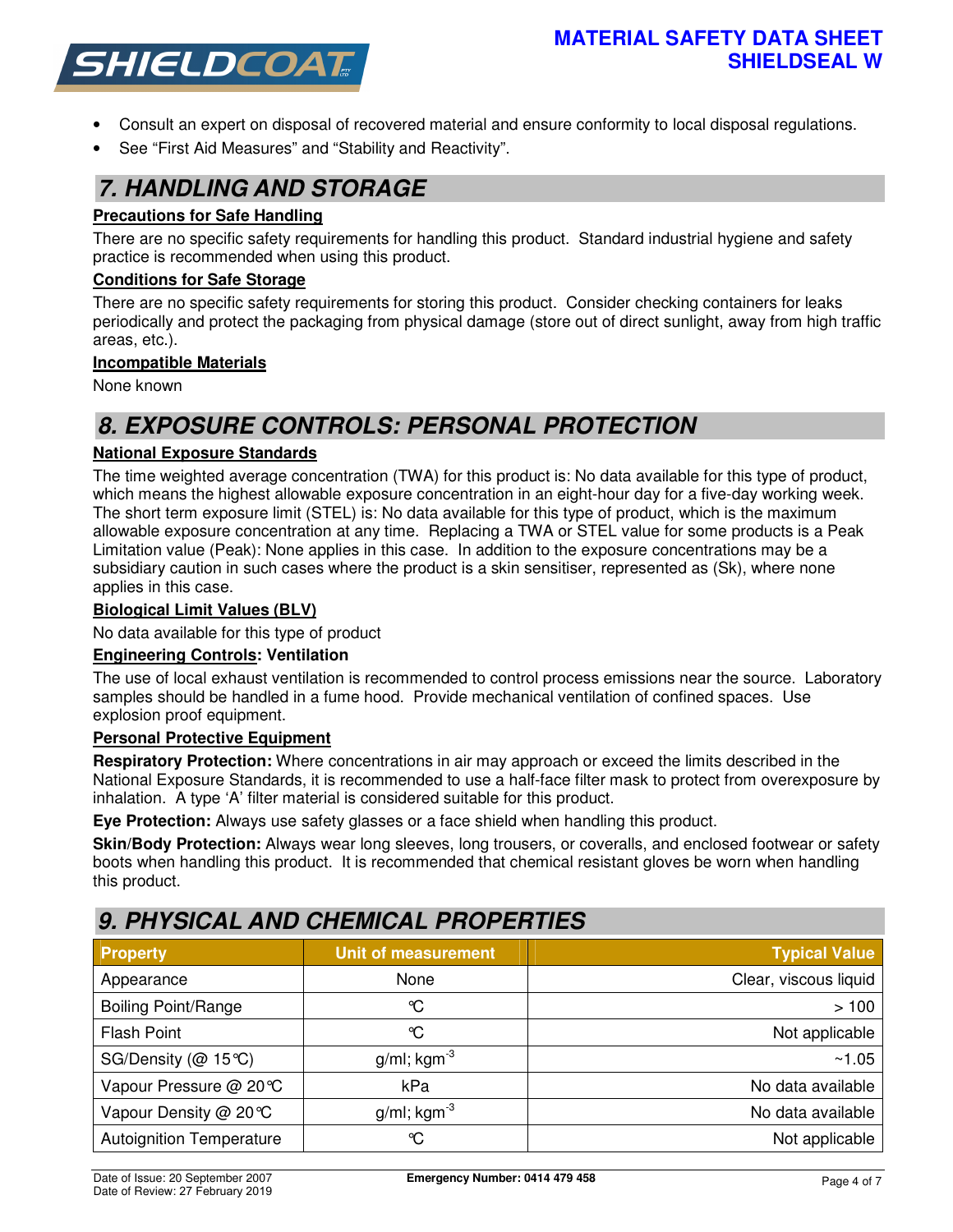

### **MATERIAL SAFETY DATA SHEET SHIELDSEAL W**

| <b>Property</b>                | Unit of measurement | <b>Typical Value</b> |
|--------------------------------|---------------------|----------------------|
| <b>Explosive Limits in Air</b> | % vol/vol           | Not applicable       |
| Viscosity $@$ 20 °C            | cPs, mPas           | >400                 |
| Percent volatiles              | % vol/vol           | 40%                  |
| Acidity/alkalinity as pH       | None                | $7.0 - 8.0$          |
| Solubility in Water            | g/                  | Water soluble        |
| Other solvents                 | -                   | None                 |

The values listed are indicative of this product's physical and chemical properties. For a full product specification, please consult the Technical Data Sheet.

# *10. STABILITY AND REACTIVITY*

### **Chemical stability**

This product is stable at room temperature and pressure.

#### **Conditions to avoid**

None known

### **Hazardous decomposition products**

None known

#### **Hazardous reactions**

None known

#### **Hazardous polymerisation**

Will not occur

### *11. TOXICOLOGICAL INFORMATION*

### **Acute Effects**

### **Ingestion**

Ingestion will result in discomfort on swallowing. No narcotic effects are expected.

### **Eye Contact**

This product will cause discomfort to the eye and surrounding tissue. These effects will subside with appropriate First Aid.

### **Skin Contact**

This product is unlikely have any effect on the skin, however, individuals with pre-existing skin conditions may experience some sensitivity.

### **Inhalation**

Inhalation of this product is unlikely and no vapours are present in the formula.

### **Chronic Effects**

None known

### **Other Health Effects Information**

None known

### **Toxicological Information**

Oral LD<sub>50</sub>: No data available

Dermal LD<sub>50</sub>: No data available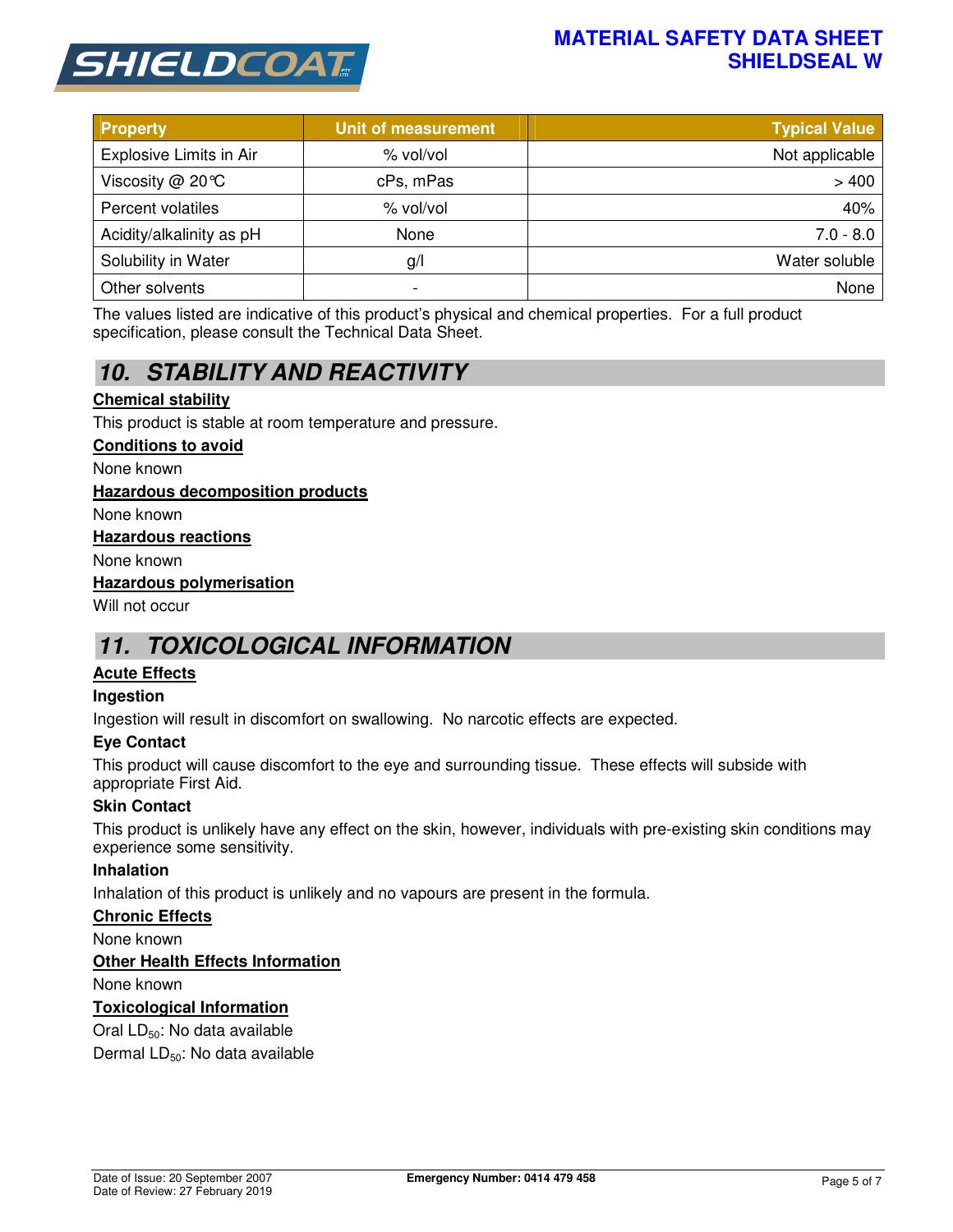

## *12. ECOLOGICAL INFORMATION*

### **Ecotoxicity**

### **Aquatic Toxicity:**

Fish Toxicity  $LC_{50}$ : No data available Daphnia Magna  $EC_{50}$ : No data available<br>Blue-green algae: No data available Blue-green algae: Green algae: No data available

#### **Persistence/Biodegradability:**

This product is expected to persist.

### **Mobility:**

This product is unlikely to be very mobile.

## *13. DISPOSAL CONSIDERATIONS*

#### **Disposal Methods**

Empty packaging should be taken for recycling, recovery or disposal through a suitably qualified or licensed contractor. Care should be taken to ensure compliance with national and local authorities. Packaging may still contain product residue that may be harmful. Ensure that empty packaging is managed in accordance with Dangerous Goods regulations.

#### **Special Precautions**

This product is not suitable for disposal by either landfill or via municipal sewers, drains, natural streams or rivers. This product is ashless and can be incinerated in a regulated facility. In the absence of a designated industrial incinerator, this product should be treated and disposed through chemical waste treatment, or considered for use in solvent recycling.

# *14. TRANSPORT INFORMATION*

| <b>Road and Rail Transport</b> |                   | <b>Marine Transport</b>    |                   | <b>Air Transport</b>       |                   |
|--------------------------------|-------------------|----------------------------|-------------------|----------------------------|-------------------|
| UN No.                         | N/R               | UN No.                     | N/R               | UN No.                     | N/R               |
| Proper<br>Shipping<br>Name     | Roof tile coating | Proper<br>Shipping<br>Name | Roof tile coating | Proper<br>Shipping<br>Name | Roof tile coating |
| <b>DG Class</b>                | N/R               | DG Class                   | N/R               | DG Class                   | N/R               |
| Sub. Risk                      | None              | Sub. Risk                  | None              | Sub. Risk                  | None              |
| Packing<br>Group               | N/R               | Packing<br>Group           | N/R               | Packing<br>Group           | N/R               |
| Hazchem                        | N/R               | Hazchem                    | N/R               | Hazchem                    | N/R               |

### **Dangerous Goods Segregation**

This product is not classified as Dangerous Goods for Transport by Road and Rail.

### *15. REGULATORY INFORMATION*

**Country/Region:** Australia **Inventory:** AICS **Status:** Listed **Poisons Schedule:** None